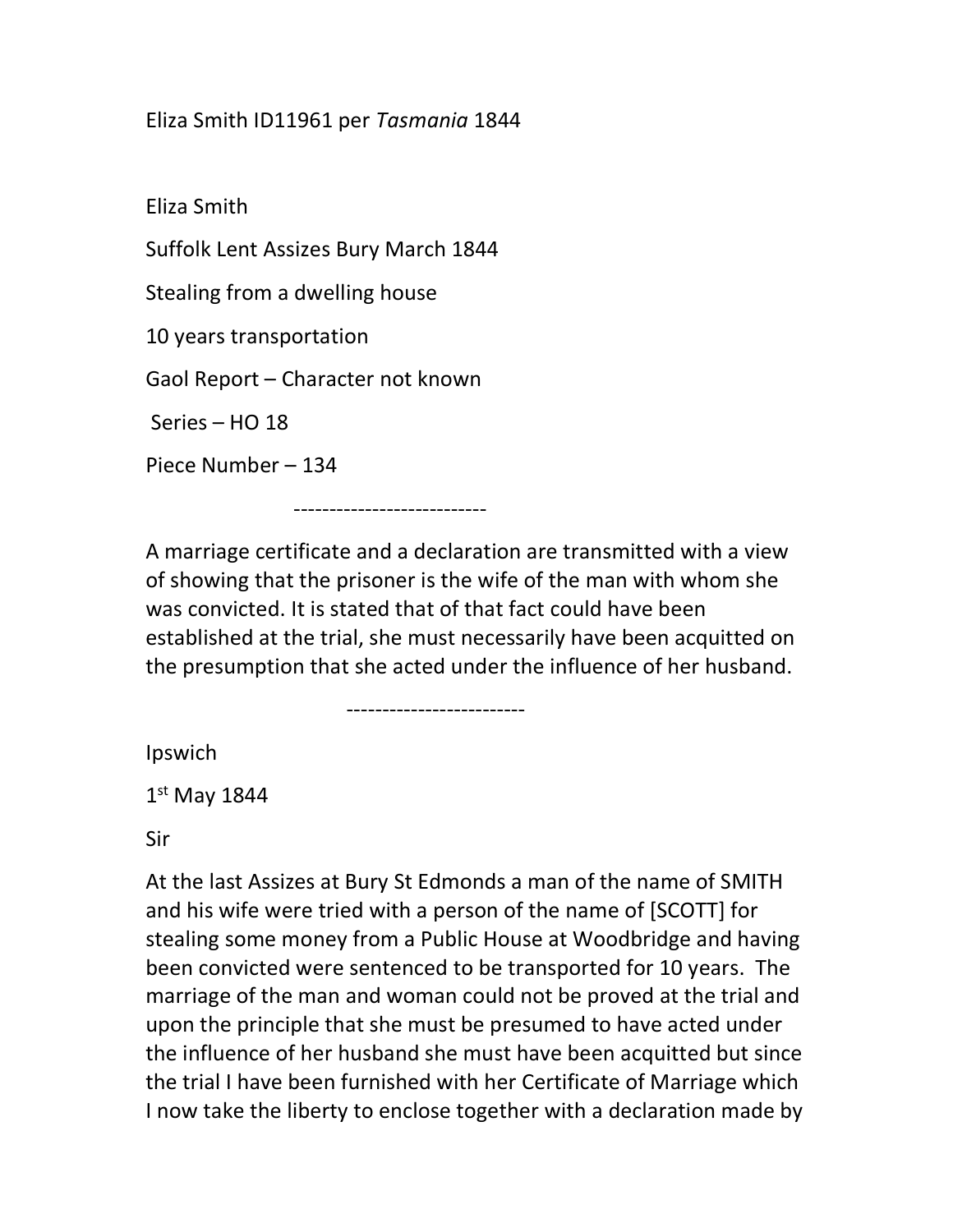her before a Magistrate of the County trusting that in the event of you being satisfied that she really was the wife of the parties tried you will be pleased to place him in the same situation that she would have been in if she had been unable to give this find in evidence at the trial.

I have the honour to be, Sir

Your most respecting

 $\begin{bmatrix} \end{bmatrix}$ 

------------------------------

Marriage solemnized in the District Parish of St John the Evangelist Lambeth in the County of Surrey in the Year 1832. No: 535. Page 179.

John Grady – Bachelor

to

Mary Ann Purdy – Spinster

By Banns On this twelfth day of January 1832

John Grady

Mary Ann Purdy (the mark)

Witness – Robert Brown and Sarah Willmore

------------------------

This is the Certificate of marriage referred to in the declaration of Mary Ann Grady made before me this 30<sup>th</sup> April 1844.

Thomas Smith

----------------------